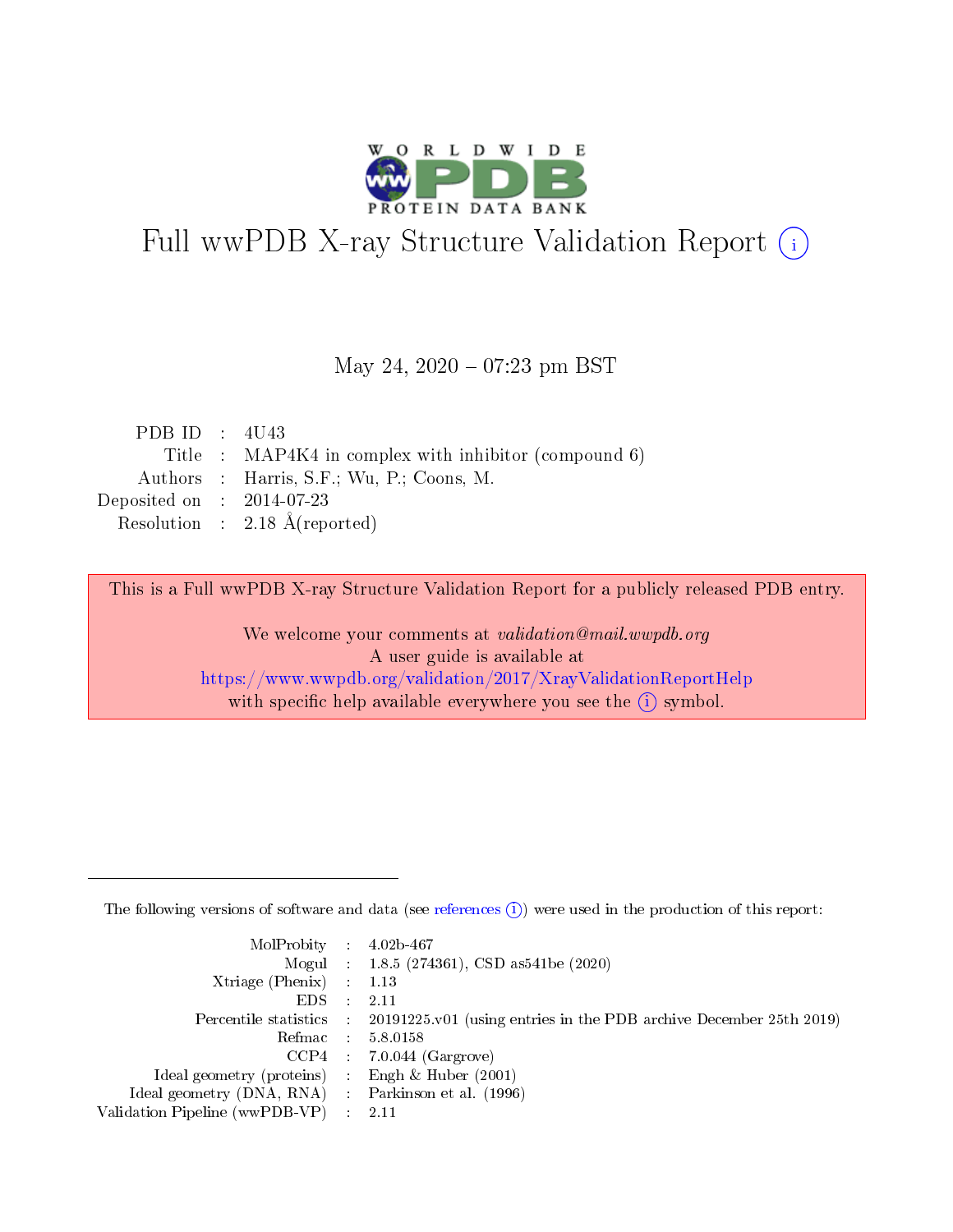## 1 [O](https://www.wwpdb.org/validation/2017/XrayValidationReportHelp#overall_quality)verall quality at a glance  $(i)$

The following experimental techniques were used to determine the structure: X-RAY DIFFRACTION

The reported resolution of this entry is 2.18 Å.

Percentile scores (ranging between 0-100) for global validation metrics of the entry are shown in the following graphic. The table shows the number of entries on which the scores are based.



| Metric                | Whole archive<br>$(\#\text{Entries})$ | Similar resolution<br>$(\#\text{Entries},\,\text{resolution}\,\,\text{range}(\textup{\AA})\, )$ |  |  |
|-----------------------|---------------------------------------|-------------------------------------------------------------------------------------------------|--|--|
| $R_{free}$            | 130704                                | 6864 $(2.20-2.16)$                                                                              |  |  |
| Clashscore            | 141614                                | $7689(2.20-2.16)$                                                                               |  |  |
| Ramachandran outliers | 138981                                | $7564(2.20-2.16)$                                                                               |  |  |
| Sidechain outliers    | 138945                                | $7564 (2.20 - 2.16)$                                                                            |  |  |
| RSRZ outliers         | 127900                                | $6738(2.20-2.16)$                                                                               |  |  |

The table below summarises the geometric issues observed across the polymeric chains and their fit to the electron density. The red, orange, yellow and green segments on the lower bar indicate the fraction of residues that contain outliers for  $>=3, 2, 1$  and 0 types of geometric quality criteria respectively. A grey segment represents the fraction of residues that are not modelled. The numeric value for each fraction is indicated below the corresponding segment, with a dot representing fractions  $\epsilon=5\%$  The upper red bar (where present) indicates the fraction of residues that have poor fit to the electron density. The numeric value is given above the bar.

| $\text{Mol}$ | $\vert$ Chain $\vert$ Length | Quality of chain |     |     |
|--------------|------------------------------|------------------|-----|-----|
|              |                              | 11%              |     |     |
|              | १११<br>UU Z                  | 77%              | 8%  | 14% |
|              |                              | 8%               |     |     |
|              | १११<br>ے ںر                  | 81%              | 10% | 9%  |

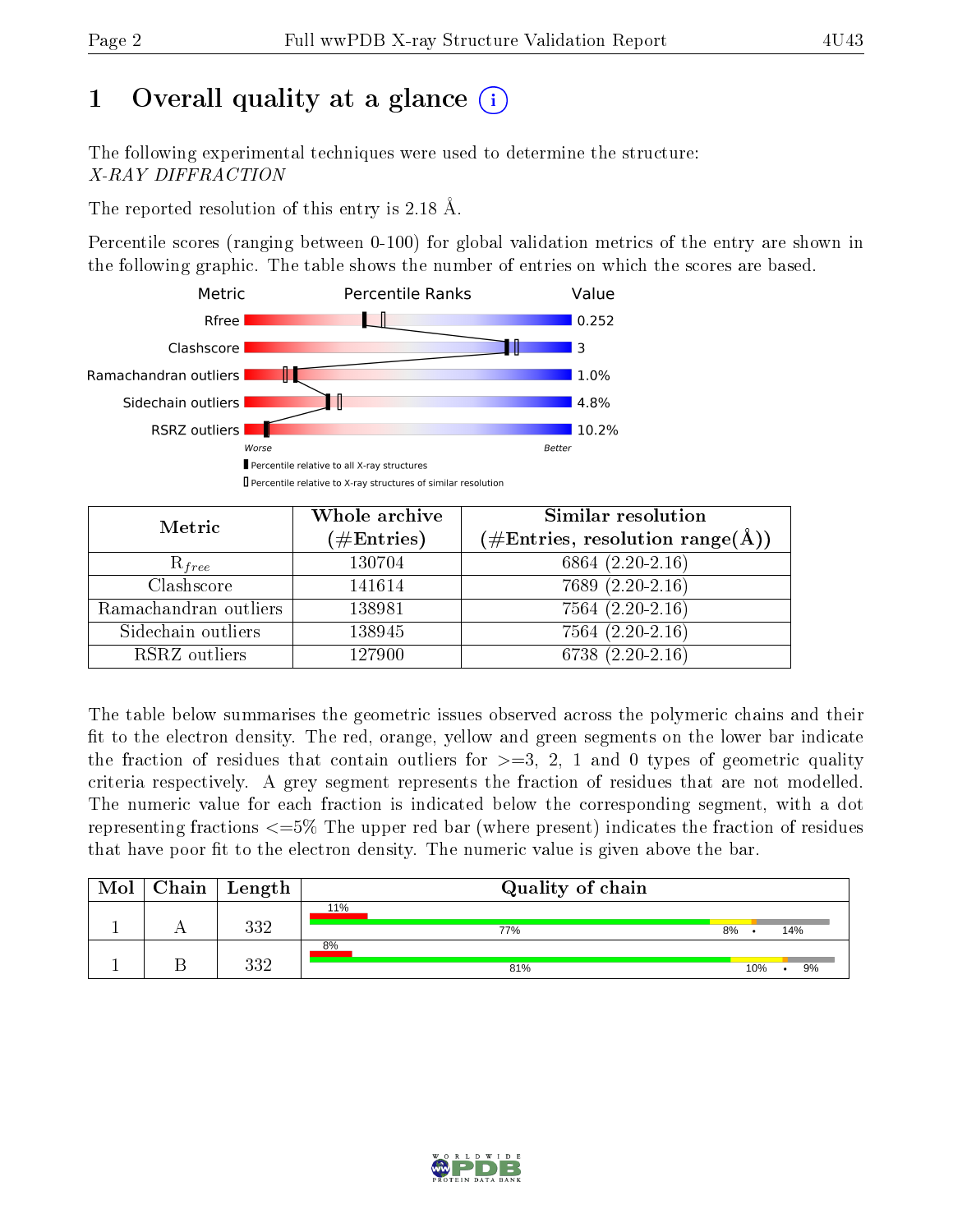# 2 Entry composition  $\left( \cdot \right)$

There are 3 unique types of molecules in this entry. The entry contains 4999 atoms, of which 0 are hydrogens and 0 are deuteriums.

In the tables below, the ZeroOcc column contains the number of atoms modelled with zero occupancy, the AltConf column contains the number of residues with at least one atom in alternate conformation and the Trace column contains the number of residues modelled with at most 2 atoms.

Molecule 1 is a protein called Mitogen-activated protein kinase kinase kinase kinase 4.

| Mol | Chain   Residues | Atoms               |      |     |      | $ZeroOcc \mid AltConf \mid Trace$ |  |  |
|-----|------------------|---------------------|------|-----|------|-----------------------------------|--|--|
|     | 287              | $\rm Total$<br>2329 | 1484 | 411 | -421 |                                   |  |  |
|     | 302              | Total<br>2446       | 1555 | 435 | 443  |                                   |  |  |

| Chain | Residue  | Modelled   | Actual | Comment        | Reference         |
|-------|----------|------------|--------|----------------|-------------------|
| А     |          | <b>GLY</b> |        | expression tag | <b>UNP 095819</b> |
| A     |          | SER        |        | expression tag | <b>UNP 095819</b> |
| А     | 329      | <b>GLY</b> |        | expression tag | <b>UNP 095819</b> |
| А     | 330      | ASN        |        | expression tag | <b>UNP 095819</b> |
| А     | 331      | SER        |        | expression tag | <b>UNP 095819</b> |
| В     | $\theta$ | GLY        |        | expression tag | <b>UNP 095819</b> |
| B     |          | SER        |        | expression tag | <b>UNP 095819</b> |
| B     | 329      | <b>GLY</b> |        | expression tag | UNP 095819        |
| B     | 330      | <b>ASN</b> |        | expression tag | <b>UNP 095819</b> |
| В     | 331      | <b>SER</b> |        | expression tag | UNP 095819        |

There are 10 discrepancies between the modelled and reference sequences:

• Molecule 2 is N-(pyridin-3-yl)pyrrolo $[2,1-f][1,2,4]$ triazin-4-amine (three-letter code: 3D8) (formula:  $C_{11}H_9N_5$ ).

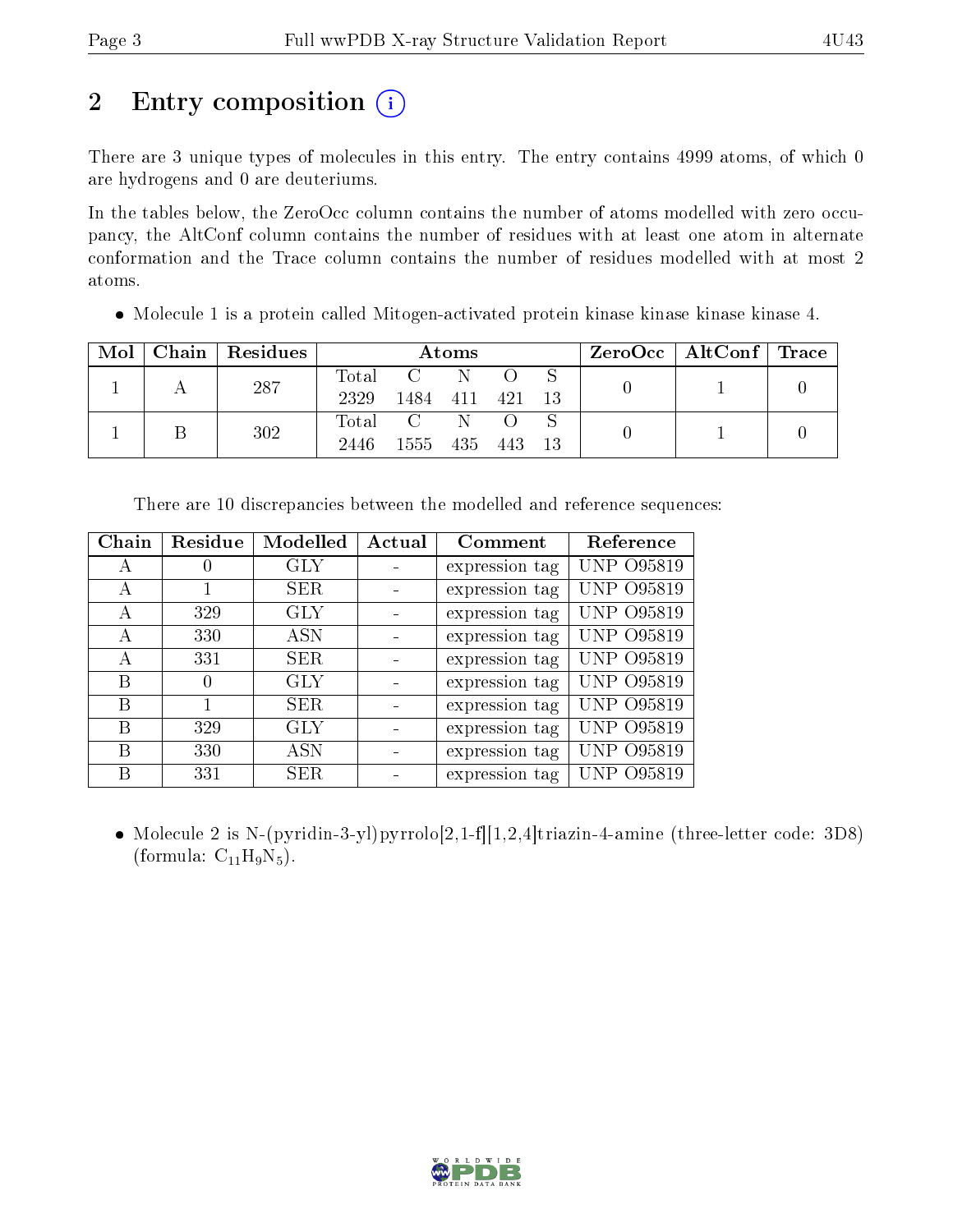

|  | $\mid$ Mol $\mid$ Chain $\mid$ Residues $\mid$ | – Atoms                       |  | † ZeroOcc∣AltConf∣ |  |  |
|--|------------------------------------------------|-------------------------------|--|--------------------|--|--|
|  |                                                | $\mathrm{Total}$ $\mathrm{C}$ |  |                    |  |  |

• Molecule 3 is water.

|  | Mol   Chain   Residues | Atoms               | $ZeroOcc \   \ AltConf \  $ |
|--|------------------------|---------------------|-----------------------------|
|  |                        | Total O<br>87<br>87 |                             |
|  | 121                    | Total<br>191<br>191 |                             |

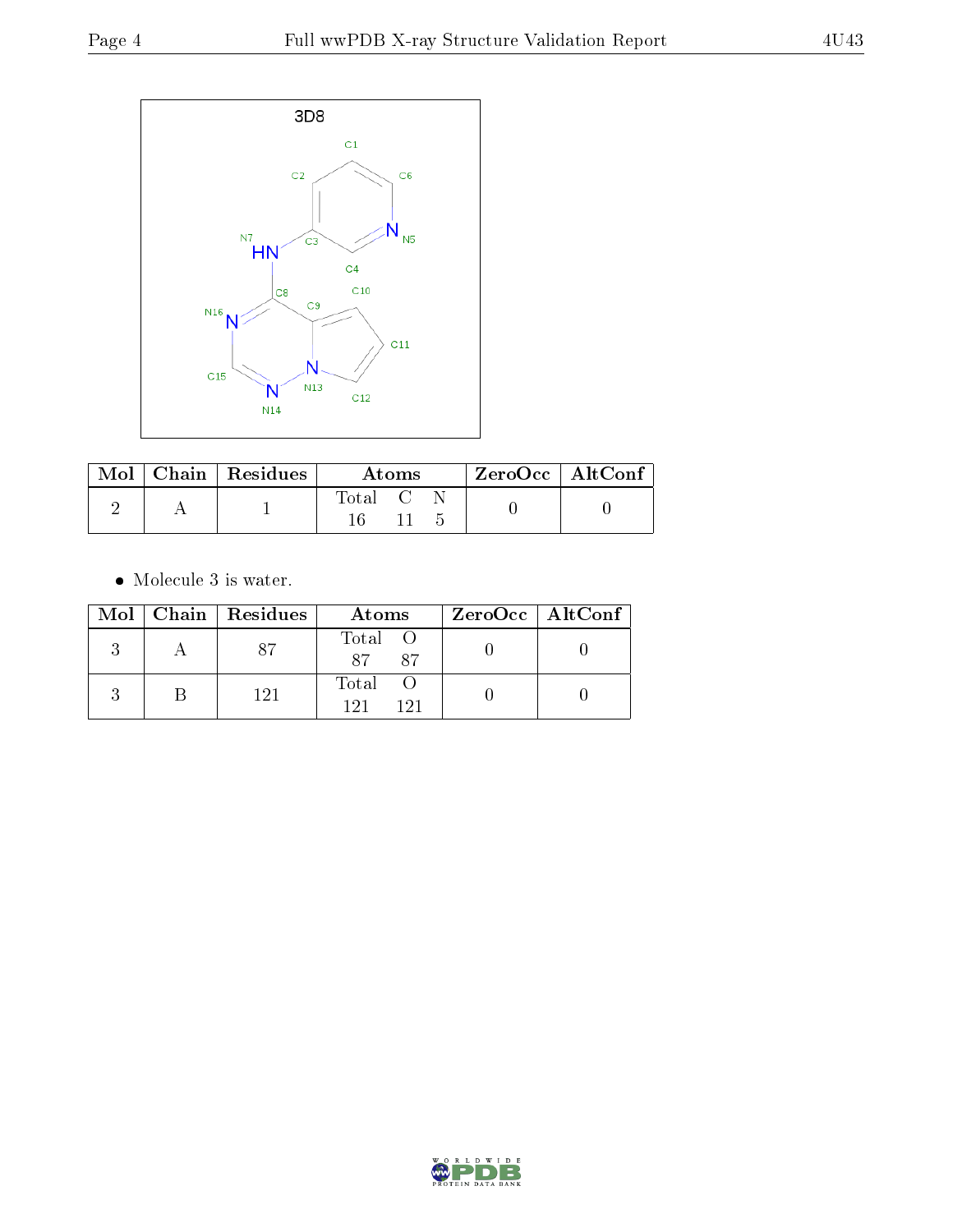## 3 Residue-property plots  $(i)$

These plots are drawn for all protein, RNA and DNA chains in the entry. The first graphic for a chain summarises the proportions of the various outlier classes displayed in the second graphic. The second graphic shows the sequence view annotated by issues in geometry and electron density. Residues are color-coded according to the number of geometric quality criteria for which they contain at least one outlier: green  $= 0$ , yellow  $= 1$ , orange  $= 2$  and red  $= 3$  or more. A red dot above a residue indicates a poor fit to the electron density (RSRZ  $> 2$ ). Stretches of 2 or more consecutive residues without any outlier are shown as a green connector. Residues present in the sample, but not in the model, are shown in grey.

• Molecule 1: Mitogen-activated protein kinase kinase kinase kinase 4



• Molecule 1: Mitogen-activated protein kinase kinase kinase kinase 4



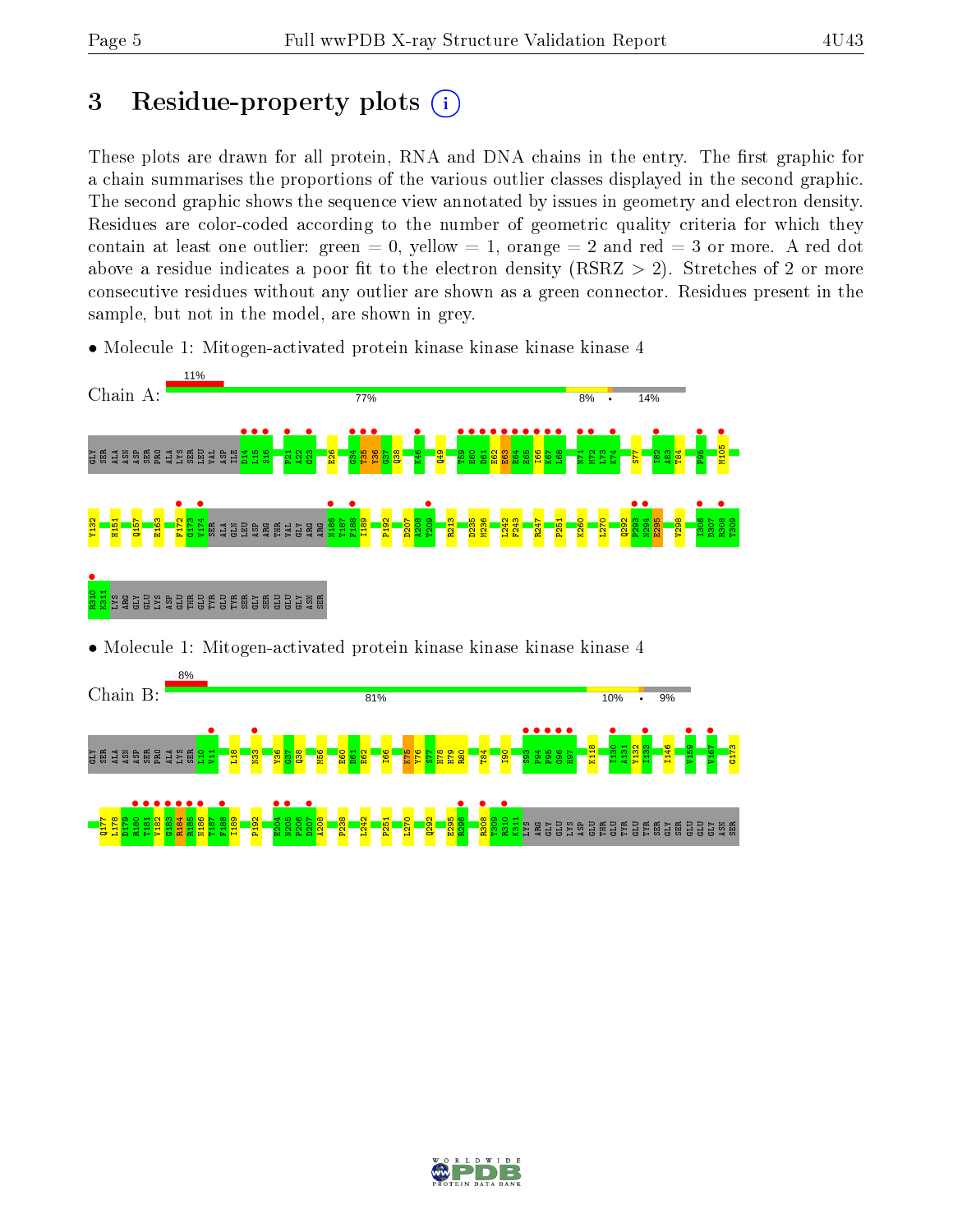## 4 Data and refinement statistics  $(i)$

| Property                                                         | Value                                            | Source     |
|------------------------------------------------------------------|--------------------------------------------------|------------|
| Space group                                                      | P 21 21 21                                       | Depositor  |
| Cell constants                                                   | $80.64\text{\AA}$ $102.33\text{\AA}$<br>75.49Å   | Depositor  |
| a, b, c, $\alpha$ , $\beta$ , $\gamma$                           | $90.00^{\circ}$ $90.00^{\circ}$<br>$90.00^\circ$ |            |
| Resolution $(A)$                                                 | $29.08 - 2.18$                                   | Depositor  |
|                                                                  | $28.43 - 2.18$                                   | <b>EDS</b> |
| % Data completeness                                              | $99.9(29.08-2.18)$                               | Depositor  |
| (in resolution range)                                            | 99.9 (28.43-2.18)                                | <b>EDS</b> |
| $R_{merge}$                                                      | 0.06                                             | Depositor  |
| $\mathrm{R}_{sym}$                                               | (Not available)                                  | Depositor  |
| $\langle I/\sigma(I) \rangle^{-1}$                               | $2.99$ (at $2.18\text{\AA}$ )                    | Xtriage    |
| Refinement program                                               | <b>BUSTER 2.9.1</b>                              | Depositor  |
|                                                                  | $0.196$ , $0.242$                                | Depositor  |
| $R, R_{free}$                                                    | $0.203$ ,<br>0.252                               | DCC        |
| $R_{free}$ test set                                              | $1703$ reflections $(5.13\%)$                    | wwPDB-VP   |
| Wilson B-factor $(A^2)$                                          | 43.7                                             | Xtriage    |
| Anisotropy                                                       | 0.481                                            | Xtriage    |
| Bulk solvent $k_{sol}(\text{e}/\text{A}^3), B_{sol}(\text{A}^2)$ | 0.31, 45.7                                       | <b>EDS</b> |
| L-test for twinning <sup>2</sup>                                 | $< L >$ = 0.49, $< L2$ = 0.33                    | Xtriage    |
| Estimated twinning fraction                                      | No twinning to report.                           | Xtriage    |
| $F_o, F_c$ correlation                                           | 0.96                                             | <b>EDS</b> |
| Total number of atoms                                            | 4999                                             | wwPDB-VP   |
| Average B, all atoms $(A^2)$                                     | 58.0                                             | wwPDB-VP   |

Xtriage's analysis on translational NCS is as follows: The largest off-origin peak in the Patterson function is  $4.78\%$  of the height of the origin peak. No significant pseudotranslation is detected.

<sup>&</sup>lt;sup>2</sup>Theoretical values of  $\langle |L| \rangle$ ,  $\langle L^2 \rangle$  for acentric reflections are 0.5, 0.333 respectively for untwinned datasets, and 0.375, 0.2 for perfectly twinned datasets.



<span id="page-5-1"></span><span id="page-5-0"></span><sup>1</sup> Intensities estimated from amplitudes.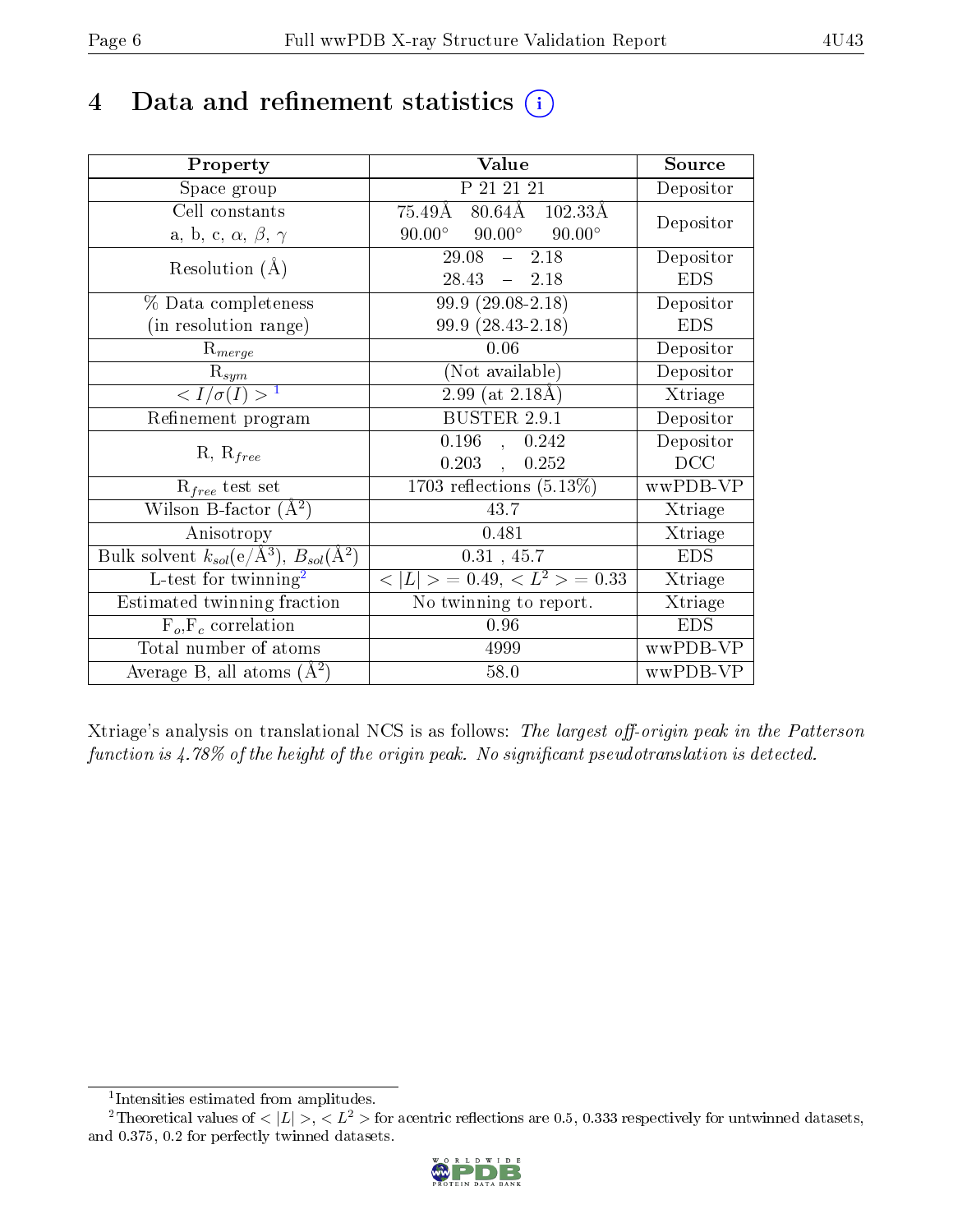## 5 Model quality  $(i)$

## 5.1 Standard geometry  $(i)$

Bond lengths and bond angles in the following residue types are not validated in this section: 3D8

The Z score for a bond length (or angle) is the number of standard deviations the observed value is removed from the expected value. A bond length (or angle) with  $|Z| > 5$  is considered an outlier worth inspection. RMSZ is the root-mean-square of all Z scores of the bond lengths (or angles).

| Mol | Chain |      | <b>Bond lengths</b> | Bond angles |                     |  |
|-----|-------|------|---------------------|-------------|---------------------|--|
|     |       | RMSZ | $\# Z  > 5$         | RMSZ        | $\Vert Z \Vert > 5$ |  |
|     |       | 0.46 | 0/2385              | 0.68        | 0/3224              |  |
|     | R     | 0.47 | 0/2504              | 0.69        | 0/3387              |  |
| AH  | АH    | 0.47 | $^{\prime}4889$     | 0.68        | 0/6611              |  |

There are no bond length outliers.

There are no bond angle outliers.

There are no chirality outliers.

There are no planarity outliers.

#### $5.2$  Too-close contacts  $(i)$

In the following table, the Non-H and H(model) columns list the number of non-hydrogen atoms and hydrogen atoms in the chain respectively. The H(added) column lists the number of hydrogen atoms added and optimized by MolProbity. The Clashes column lists the number of clashes within the asymmetric unit, whereas Symm-Clashes lists symmetry related clashes.

|   |      |      |    | Mol   Chain   Non-H   H(model)   H(added)   Clashes   Symm-Clashes |
|---|------|------|----|--------------------------------------------------------------------|
|   | 2329 | 2325 | 19 |                                                                    |
|   | 2446 | 2446 |    |                                                                    |
|   | 16   |      |    |                                                                    |
|   | 87   |      |    |                                                                    |
| ົ | 121  |      |    |                                                                    |
|   | 4999 | 4780 | 26 |                                                                    |

The all-atom clashscore is defined as the number of clashes found per 1000 atoms (including hydrogen atoms). The all-atom clashscore for this structure is 3.

All (26) close contacts within the same asymmetric unit are listed below, sorted by their clash magnitude.

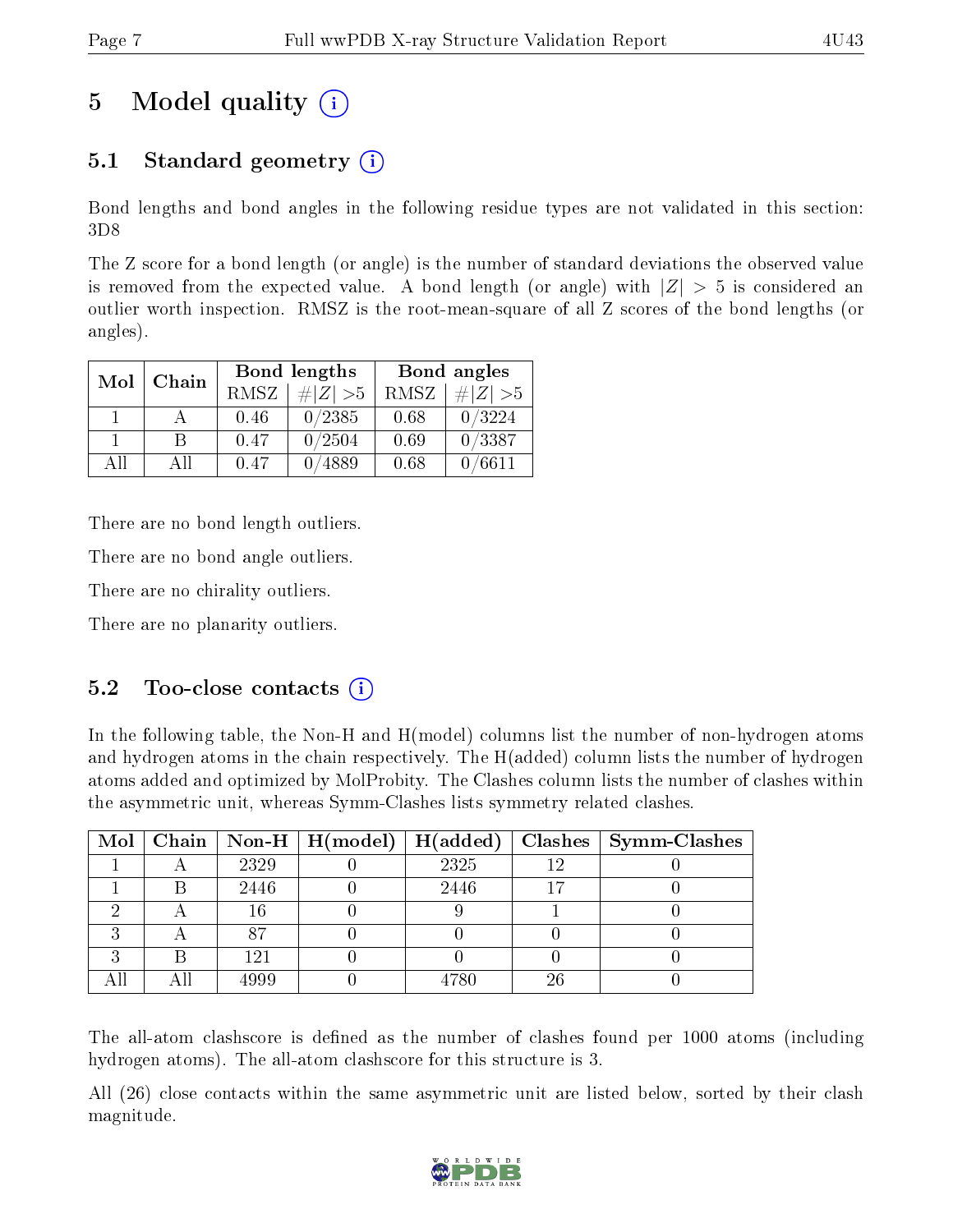| Atom-1                               | Atom-2             | Interatomic       | Clash           |
|--------------------------------------|--------------------|-------------------|-----------------|
|                                      |                    | distance $(A)$    | overlap $(\AA)$ |
| 1: A: 189: ILE: O                    | 1:B:189:ILE:O      | 2.11              | 0.69            |
| 1:A:38:GLN:HG3                       | 1:B:36:TYR:HB3     | 1.79              | 0.65            |
| 1: B: 75: LYS: HE3                   | 1:B:76:TYR:H       | 1.66              | 0.61            |
| 1:B:62:GLU:O                         | 1:B:66:ILE:HG12    | 2.04              | 0.57            |
| 1:B:173:GLY:HA3                      | 1:B:178:LEU:HD12   | 1.91              | 0.53            |
| 1:B:132:TYR:HA                       | 1:B:292:GLN:HE22   | 1.74              | 0.52            |
| 1: A: 132: TYR: HA                   | 1:A:292:GLN:HE22   | 1.76              | 0.51            |
| 1:A:77:SER:HB3                       | 1: A:84:THR:HA     | 1.91              | 0.51            |
| 1: A:35:THR:HA                       | 1: A:36: TYR: C    | 2.32              | 0.50            |
| 2: A: 401: 3D8: N16                  | 2:A:401:3D8:H7     | $\overline{2.27}$ | 0.48            |
| 1:B:184:ARG:HH21                     | 1:B:186:ASN:HD21   | 1.62              | 0.48            |
| 1:A:243:PHE:O                        | 1:A:247[B]:ARG:HD2 | 2.14              | 0.47            |
| 1:A:189:ILE:HG13                     | 1:B:238:PRO:HB2    | 1.96              | 0.47            |
| 1:A:192:PRO:HB3                      | 1:A:242:LEU:HD13   | 1.97              | 0.47            |
| 1:A:295:GLU:HA                       | 1: A:298: VAL:HG22 | $\overline{1.96}$ | 0.46            |
| 1:B:251:PRO:HD2                      | 1:B:270:LEU:HD13   | 1.98              | 0.45            |
| 1:A:251:PRO:HD2                      | 1:A:270:LEU:HD13   | 1.98              | 0.45            |
| 1:B:78[A]:HIS:CD2                    | 1:B:84:THR:OG1     | 2.70              | $0.45\,$        |
| 1:A:189:ILE:HD13                     | 1:B:242:LEU:HD22   | 2.00              | 0.44            |
| 1:B:75:LYS:HA                        | 1: B: 75: LYS: HD2 | 1.64              | 0.44            |
| 1:B:18:LEU:HD11                      | 1:B:90:ILE:HG12    | 1.99              | 0.44            |
| 1:A:151:HIS:CD2                      | 1:A:172:PHE:HB3    | 2.53              | 0.43            |
| 1:B:192:PRO:HB3                      | 1:B:242:LEU:HD13   | $2.00\,$          | 0.43            |
| $1:B:78[\overline{A}]\text{:HIS:CG}$ | 1:B:79:HIS:N       | 2.85              | 0.42            |

There are no symmetry-related clashes.

### 5.3 Torsion angles (i)

#### 5.3.1 Protein backbone (i)

In the following table, the Percentiles column shows the percent Ramachandran outliers of the chain as a percentile score with respect to all X-ray entries followed by that with respect to entries of similar resolution.

The Analysed column shows the number of residues for which the backbone conformation was analysed, and the total number of residues.

| $Mol$   Chain | Analysed                     |          |          | Favoured   Allowed   Outliers   Percentiles |
|---------------|------------------------------|----------|----------|---------------------------------------------|
|               | $284/332(86\%)$   274 (96\%) | $7(2\%)$ | $3(1\%)$ | $\boxed{14}$ $\boxed{11}$                   |
|               | $301/332(91\%)$ 282 (94\%)   | 16(5%)   | $3(1\%)$ | $\boxed{15}$ $\boxed{12}$                   |

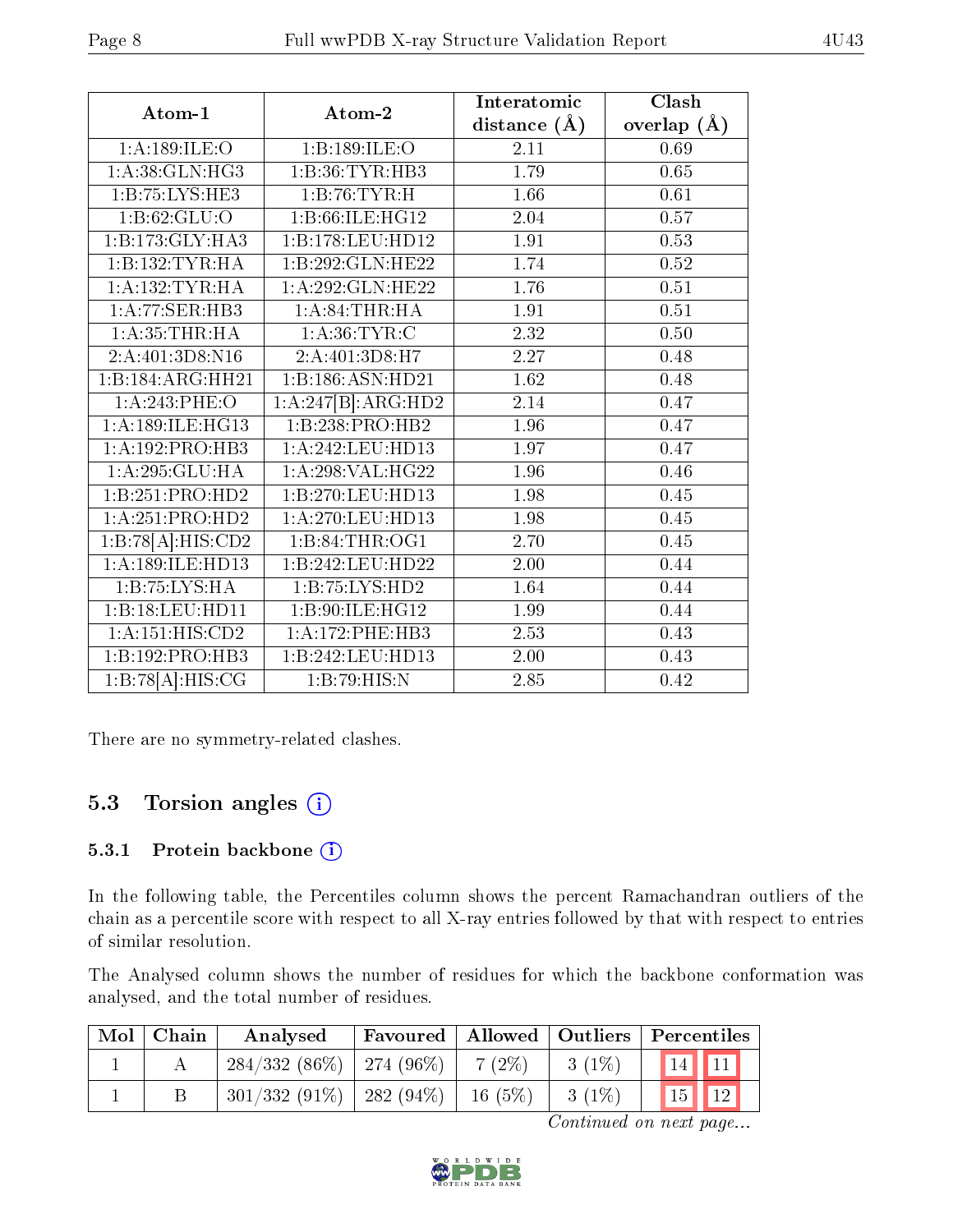Continued from previous page...

|     | Mol   Chain | Analysed                                                 |  | Favoured   Allowed   Outliers   Percentiles            |
|-----|-------------|----------------------------------------------------------|--|--------------------------------------------------------|
| All |             | $^{\prime}$ 585/664 (88%)   556 (95%)   23 (4%)   6 (1%) |  | $\begin{array}{ c c c }\n\hline\n15 & 12\n\end{array}$ |

All (6) Ramachandran outliers are listed below:

| Mol | Chain | Res | Type       |
|-----|-------|-----|------------|
|     |       | 63  | <b>GLU</b> |
|     |       | 208 | ALA        |
|     |       | 35  | THR.       |
|     |       | 62  | <b>GLU</b> |
|     |       | 177 | <b>GLN</b> |
|     |       | 182 | JAL.       |

#### 5.3.2 Protein sidechains (i)

In the following table, the Percentiles column shows the percent sidechain outliers of the chain as a percentile score with respect to all X-ray entries followed by that with respect to entries of similar resolution.

The Analysed column shows the number of residues for which the sidechain conformation was analysed, and the total number of residues.

| Mol | Chain | Analysed        | Rotameric   Outliers |           | Percentiles |
|-----|-------|-----------------|----------------------|-----------|-------------|
|     |       | $254/290(88\%)$ | 240 $(94\%)$         | 14 $(6%)$ | 23<br>21    |
|     |       | $267/290(92\%)$ | 256 $(96\%)$         | 11 $(4%)$ | 36<br>30    |
| All | All   | $521/580$ (90%) | 496 $(95\%)$         | 25(5%)    | 29<br>25    |

All (25) residues with a non-rotameric sidechain are listed below:

| Mol          | Chain          | $\operatorname{Res}% \left( \mathcal{N}\right) \equiv\operatorname{Res}(\mathcal{N}_{0})\cap\mathcal{N}_{1}$ | Type       |
|--------------|----------------|--------------------------------------------------------------------------------------------------------------|------------|
| 1            | А              | 26                                                                                                           | GLU        |
| 1            | А              | 36                                                                                                           | TYR        |
| 1            | А              | 49                                                                                                           | <b>GLN</b> |
| 1            | $\overline{A}$ | 63                                                                                                           | GLU        |
| 1            | $\overline{A}$ | 66                                                                                                           | ILE        |
| $\mathbf{1}$ | $\mathbf{A}$   | 105                                                                                                          | <b>MET</b> |
| 1            | A              | 157                                                                                                          | <b>GLN</b> |
| 1            | А              | 163                                                                                                          | GLU        |
| 1            | А              | 207                                                                                                          | <b>ASP</b> |
| 1            | $\overline{A}$ | 213                                                                                                          | ARG        |
| 1            | $\overline{A}$ | 235                                                                                                          | <b>ASP</b> |
| 1            | Α              | 236                                                                                                          | MET        |

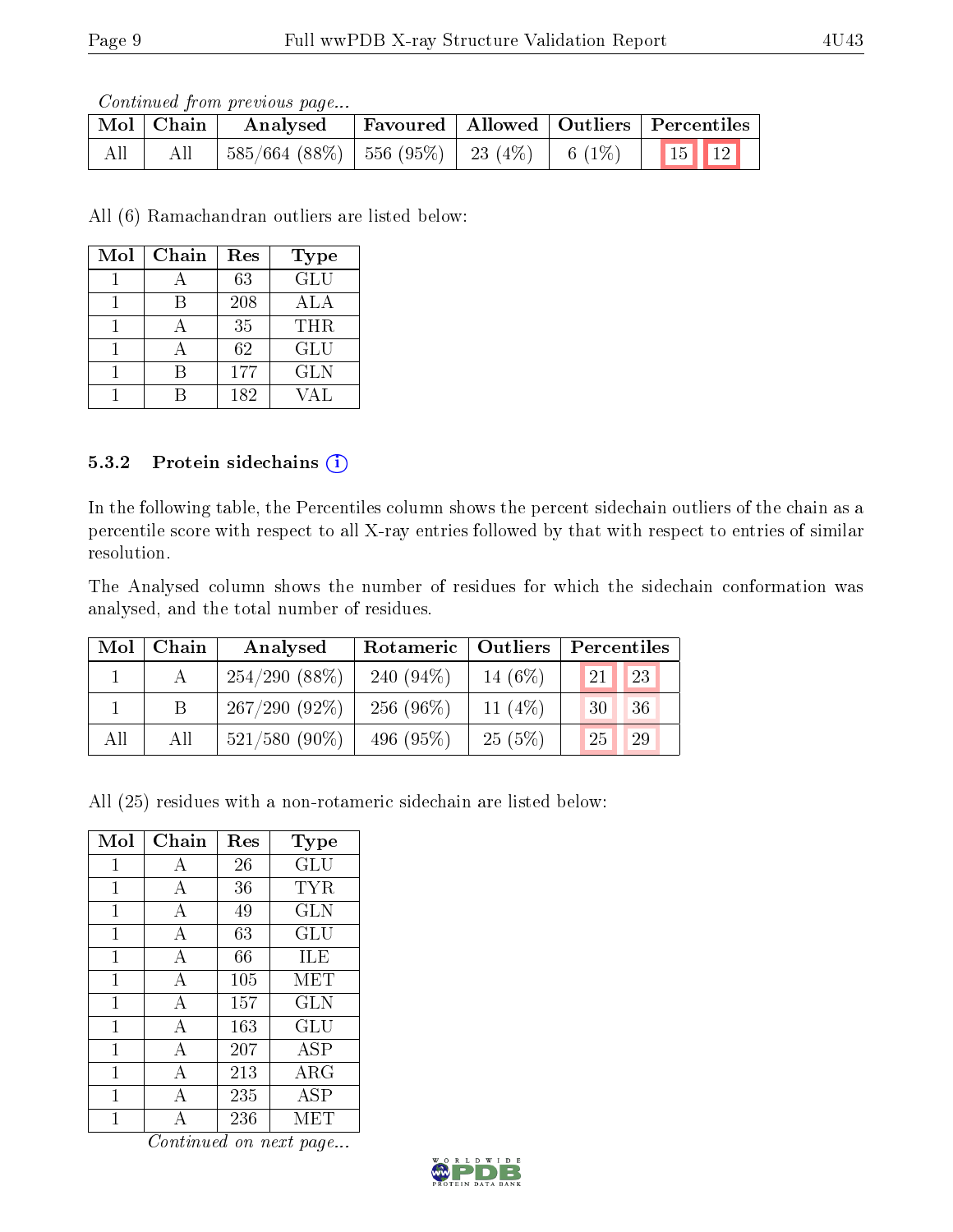| Mol            | ${\rm Chain}$ | Res    | Type                 |
|----------------|---------------|--------|----------------------|
| 1              | А             | 260    | <b>LYS</b>           |
| 1              | A             | 295    | GLU                  |
| $\mathbf{1}$   | B             | 33     | <b>ASN</b>           |
| $\mathbf 1$    | Β             | 38     | <b>GLN</b>           |
| $\mathbf 1$    | B             | 56     | MET                  |
| $\overline{1}$ | B             | $60\,$ | GLU                  |
| $\mathbf{1}$   | Β             | 75     | <b>LYS</b>           |
| $\mathbf 1$    | B             | 80     | $\rm{ARG}$           |
| $\mathbf{1}$   | Β             | 118    | <b>LYS</b>           |
| $\mathbf 1$    | Β             | 146    | ILE                  |
| $\mathbf 1$    | B             | 184    | $\rm{ARG}$           |
| $\overline{1}$ | B             | 295    | $\operatorname{GLU}$ |
| 1              | В             | 308    | $\rm{ARG}$           |

Continued from previous page...

Some sidechains can be flipped to improve hydrogen bonding and reduce clashes. All (8) such sidechains are listed below:

| Mol | Chain | Res | <b>Type</b>      |
|-----|-------|-----|------------------|
|     |       | 81  | $\overline{ASN}$ |
|     | А     | 186 | <b>ASN</b>       |
| 1   | А     | 292 | <b>GLN</b>       |
| 1   | А     | 301 | <b>GLN</b>       |
|     | B     | 81  | <b>ASN</b>       |
|     | В     | 186 | <b>ASN</b>       |
|     | В     | 237 | HIS              |
|     |       | 292 | <b>GLN</b>       |

#### 5.3.3 RNA (1)

There are no RNA molecules in this entry.

#### 5.4 Non-standard residues in protein, DNA, RNA chains (i)

There are no non-standard protein/DNA/RNA residues in this entry.

#### 5.5 Carbohydrates  $(i)$

There are no carbohydrates in this entry.

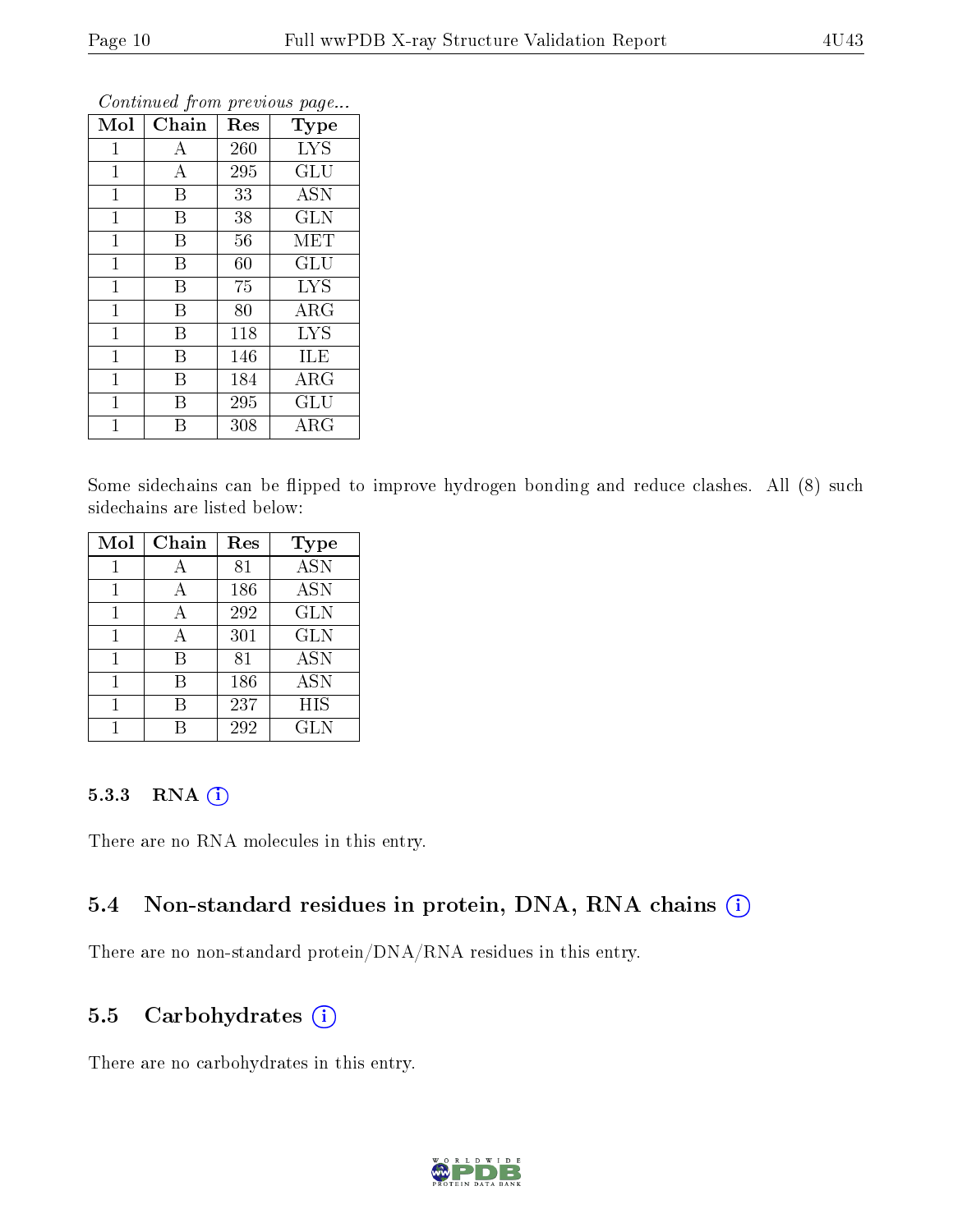### 5.6 Ligand geometry (i)

1 ligand is modelled in this entry.

In the following table, the Counts columns list the number of bonds (or angles) for which Mogul statistics could be retrieved, the number of bonds (or angles) that are observed in the model and the number of bonds (or angles) that are dened in the Chemical Component Dictionary. The Link column lists molecule types, if any, to which the group is linked. The Z score for a bond length (or angle) is the number of standard deviations the observed value is removed from the expected value. A bond length (or angle) with  $|Z| > 2$  is considered an outlier worth inspection. RMSZ is the root-mean-square of all Z scores of the bond lengths (or angles).

| Mol<br>Type | Chain | $\operatorname{Res}$ | Link |        | Bond lengths |      |            | Bond angles           |  |                 |
|-------------|-------|----------------------|------|--------|--------------|------|------------|-----------------------|--|-----------------|
|             |       |                      |      |        | Counts       | RMSZ | $\# Z $    | Counts   RMSZ $\vert$ |  | $\ H\ $         |
|             | 3D8   | A                    | 401  | $\sim$ | 15, 18, 18   | 4.11 | $10(66\%)$ | 16,24,24              |  | $\sqrt{(56\%)}$ |

In the following table, the Chirals column lists the number of chiral outliers, the number of chiral centers analysed, the number of these observed in the model and the number defined in the Chemical Component Dictionary. Similar counts are reported in the Torsion and Rings columns. '-' means no outliers of that kind were identified.

|         |                                 |     |        | Mol   Type   Chain   Res   Link   Chirals   Torsions   Rings |  |
|---------|---------------------------------|-----|--------|--------------------------------------------------------------|--|
| ' 3D8 - | . $\mathbf{A}$ and $\mathbf{A}$ | 401 | $\sim$ | $0/4/4/4$   $0/3/3/3$                                        |  |

All (10) bond length outliers are listed below:

| Mol            | Chain | Res | <b>Type</b> | Atoms     | Z    | Observed $(A)$ | Ideal(A) |
|----------------|-------|-----|-------------|-----------|------|----------------|----------|
| $\overline{2}$ | А     | 401 | 3D8         | $C8-N16$  | 8.09 | 1.45           | 1.34     |
| $\overline{2}$ | А     | 401 | 3D8         | $C2-C3$   | 7.47 | 1.51           | 1.39     |
| $\overline{2}$ | А     | 401 | 3D8         | $C15-N16$ | 5.48 | 1.44           | 1.33     |
| $\overline{2}$ | A     | 401 | 3D8         | $C8-N7$   | 5.30 | 1.44           | 1.36     |
| $\overline{2}$ | А     | 401 | 3D8         | $C4-N5$   | 4.06 | 1.43           | 1.34     |
| $\overline{2}$ | А     | 401 | 3D8         | $C12-C11$ | 3.48 | 1.42           | 1.37     |
| $\overline{2}$ | А     | 401 | 3D8         | $C6-N5$   | 3.41 | 1.43           | 1.33     |
| $\overline{2}$ | А     | 401 | 3D8         | $C4-C3$   | 3.16 | 1.45           | 1.39     |
| $\overline{2}$ | А     | 401 | 3D8         | $C1-C2$   | 2.87 | 1.45           | 1.38     |
| $\overline{2}$ | А     | 401 | 3D8         | $C9-N13$  | 2.46 | 1.43           | 1.40     |

All (9) bond angle outliers are listed below:

| Mol | Chain | Res | 'Type | Atoms                                             |       | Observed $(°)$ | Ideal $(°)$ |
|-----|-------|-----|-------|---------------------------------------------------|-------|----------------|-------------|
|     |       | 401 | 3D8   | $C15-N16-C8$                                      | 9.47  | 124.72         | 116.59      |
|     |       | 401 | 3D8   | $C11-C12-N13$                                     | 9.08  | 112.17         | 106.78      |
|     |       | 401 | 3D8   | N <sub>14</sub> -C <sub>15</sub> -N <sub>16</sub> | -6.88 | 117.79         | 128.59      |
|     |       | 401 | 3D8   | $C6$ -N5-C4                                       | 5.06  | 125.59         | 116.85      |

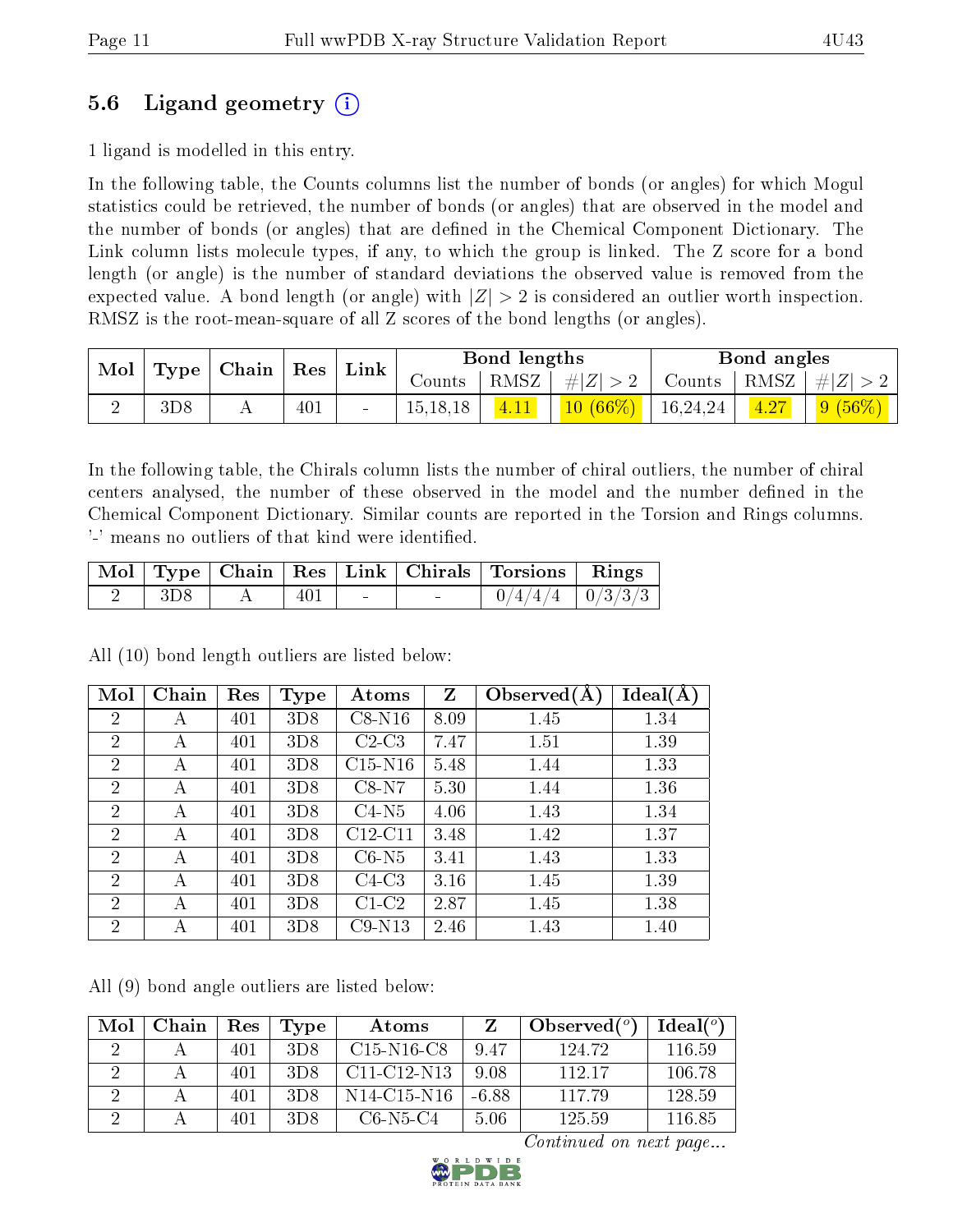|--|--|

| Mol      | Chain | Res | Type | Atoms              |         | Observed $(°)$ | Ideal $(°)$ |
|----------|-------|-----|------|--------------------|---------|----------------|-------------|
|          |       | 401 | 3D8  | $C3-C4-N5$         | $-3.27$ | 116.66         | 123.13      |
|          |       | 401 | 3D8  | $C9$ - $C8$ - $N7$ | 2.98    | 123.08         | 119.70      |
|          |       | 401 | 3D8  | $C1-C2-C3$         | 2.60    | 122.84         | 119.72      |
| 2        |       | 401 | 3D8  | N7-C8-N16          | 2.42    | 121.96         | 118.72      |
| $\Omega$ |       | 401 | 3D8  | $C2-C3-N7$         | 2.02    | 127.40         | 120.64      |

Continued from previous page...

There are no chirality outliers.

There are no torsion outliers.

There are no ring outliers.

1 monomer is involved in 1 short contact:

|  |           | Mol   Chain   Res   Type   Clashes   Symm-Clashes |
|--|-----------|---------------------------------------------------|
|  | 401   3D8 |                                                   |

#### 5.7 [O](https://www.wwpdb.org/validation/2017/XrayValidationReportHelp#nonstandard_residues_and_ligands)ther polymers (i)

There are no such residues in this entry.

### 5.8 Polymer linkage issues (i)

There are no chain breaks in this entry.

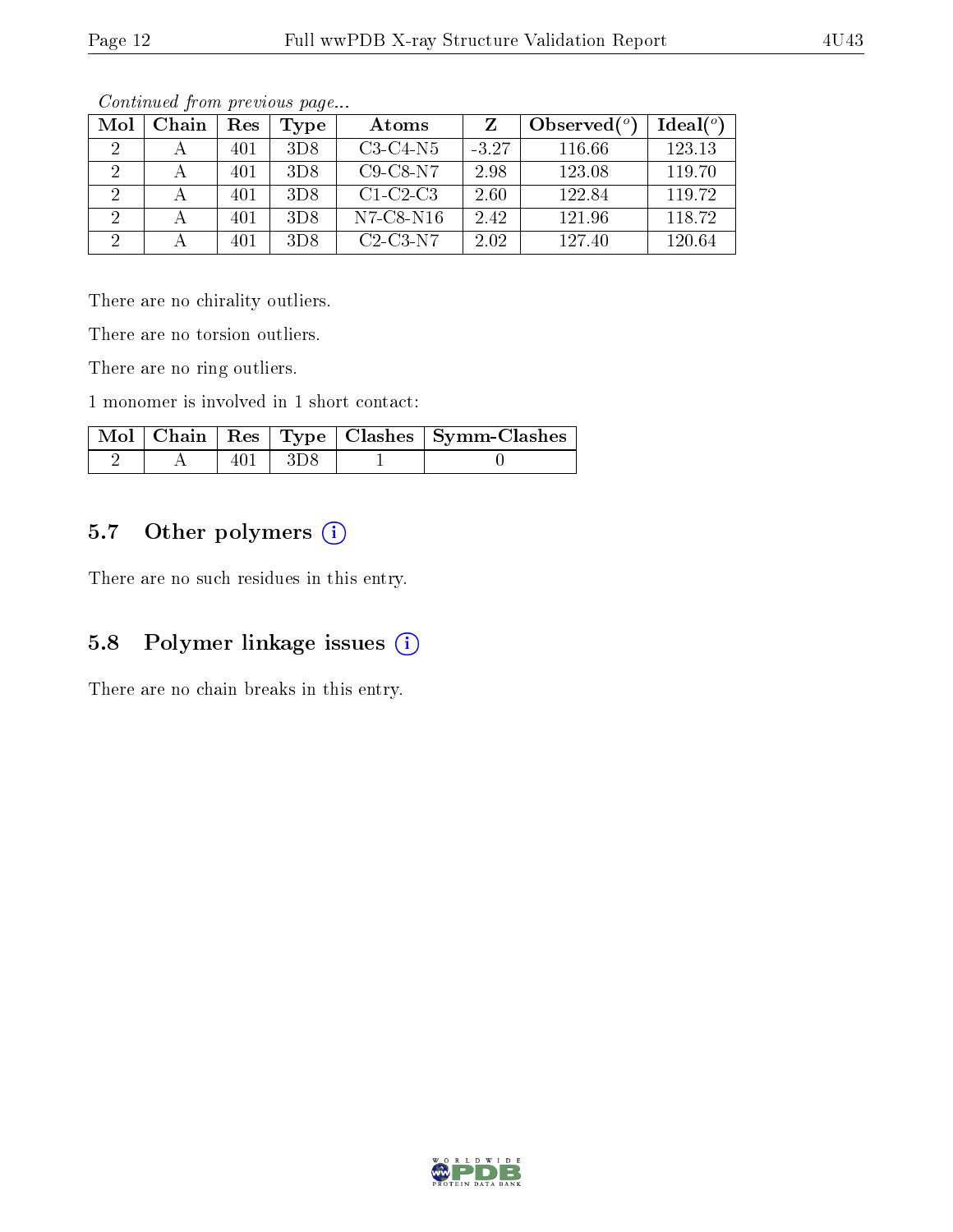## 6 Fit of model and data  $(i)$

## 6.1 Protein, DNA and RNA chains  $(i)$

In the following table, the column labelled  $#RSRZ> 2'$  contains the number (and percentage) of RSRZ outliers, followed by percent RSRZ outliers for the chain as percentile scores relative to all X-ray entries and entries of similar resolution. The OWAB column contains the minimum, median,  $95<sup>th</sup>$  percentile and maximum values of the occupancy-weighted average B-factor per residue. The column labelled ' $Q< 0.9$ ' lists the number of (and percentage) of residues with an average occupancy less than 0.9.

| Mol | Chain | Analysed        | ${ <\hspace{-1.5pt}{\mathrm{RSRZ}} \hspace{-1.5pt}>}$ | $\#\text{RSRZ}\text{>2}$         | $OWAB(A^2)$      | $\mathrm{Q}{<}0.9$ |
|-----|-------|-----------------|-------------------------------------------------------|----------------------------------|------------------|--------------------|
|     |       | $287/332(86\%)$ | 0.59                                                  | 35 (12%) $\boxed{4}$ $\boxed{4}$ | 31, 58, 103, 132 |                    |
|     |       | $302/332(90\%)$ | 0.26                                                  | $25(8\%)$                        | 30, 50, 90, 124  |                    |
| All | All   | 589/664 (88%)   | 0.42                                                  | 60 (10%) 6 7                     | 30, 53, 98, 132  |                    |

All (60) RSRZ outliers are listed below:

| Mol            | Chain                   | Res              | Type                      | $\rm RSRZ$       |
|----------------|-------------------------|------------------|---------------------------|------------------|
| $\mathbf{1}$   | A                       | 68               | LEU                       | 9.3              |
| $\overline{1}$ | $\overline{A}$          | 174              | <b>VAL</b>                | 6.9              |
| $\overline{1}$ | $\overline{\rm A}$      | $\overline{66}$  | <b>ILE</b>                | 6.7              |
| $\overline{1}$ | $\overline{\rm A}$      | 15               | LEU                       | $5.9\,$          |
| $\overline{1}$ | $\overline{\mathrm{B}}$ | 182              | <b>VAL</b>                | $\overline{5.8}$ |
| $\overline{1}$ | $\overline{\rm A}$      | 36               | <b>TYR</b>                | $\overline{5.5}$ |
| $\overline{1}$ | $\overline{\mathrm{B}}$ | 11               | <b>VAL</b>                | $5.4\,$          |
| $\overline{1}$ | $\overline{\rm A}$      | 14               | $\overline{\text{ASP}}$   | 5.4              |
| $\overline{1}$ | $\overline{\rm A}$      | 59               | THR                       | 4.9              |
| $\overline{1}$ | $\overline{\rm A}$      | 60               | $\overline{{\rm GLU}}$    | 4.9              |
| $\overline{1}$ | $\overline{\rm A}$      | 35               | <b>THR</b>                | $\overline{4.8}$ |
| $\overline{1}$ | $\overline{\mathrm{B}}$ | 94               | $\overline{\text{PRO}}$   | 4.4              |
| $\overline{1}$ | $\overline{\rm A}$      | 310              | $\overline{\text{ARG}}$   | 4.2              |
| $\overline{1}$ | $\overline{\mathrm{B}}$ | 186              | $\overline{\mathrm{ASN}}$ | 4.2              |
| $\overline{1}$ | $\overline{\rm A}$      | $\overline{16}$  | SER                       | $\overline{4.1}$ |
| $\mathbf{1}$   | $\, {\bf B}$            | 95               | PRO                       | 4.0              |
| $\overline{1}$ | $\overline{\rm A}$      | $\overline{63}$  | $\overline{\mathrm{GLU}}$ | $\overline{3.9}$ |
| $\overline{1}$ | $\overline{\rm A}$      | 71               | <b>ASN</b>                | 3.9              |
| $\overline{1}$ | $\overline{\mathrm{B}}$ | $\overline{185}$ | $\overline{\rm ARG}$      | $\overline{3}.8$ |
| $\overline{1}$ | $\overline{\rm A}$      | $65\,$           | GLU                       | 3.7              |
| $\overline{1}$ | $\overline{\mathrm{B}}$ | 308              | $\rm{ARG}$                | 3.6              |
| $\overline{1}$ | A                       | $95\,$           | PRO                       | $3.6\,$          |
| $\mathbf{1}$   | $\boldsymbol{A}$        | $23\,$           | <b>GLY</b>                | $3.6\,$          |
| $\mathbf{1}$   | A                       | 306              | ILE                       | 3.4              |

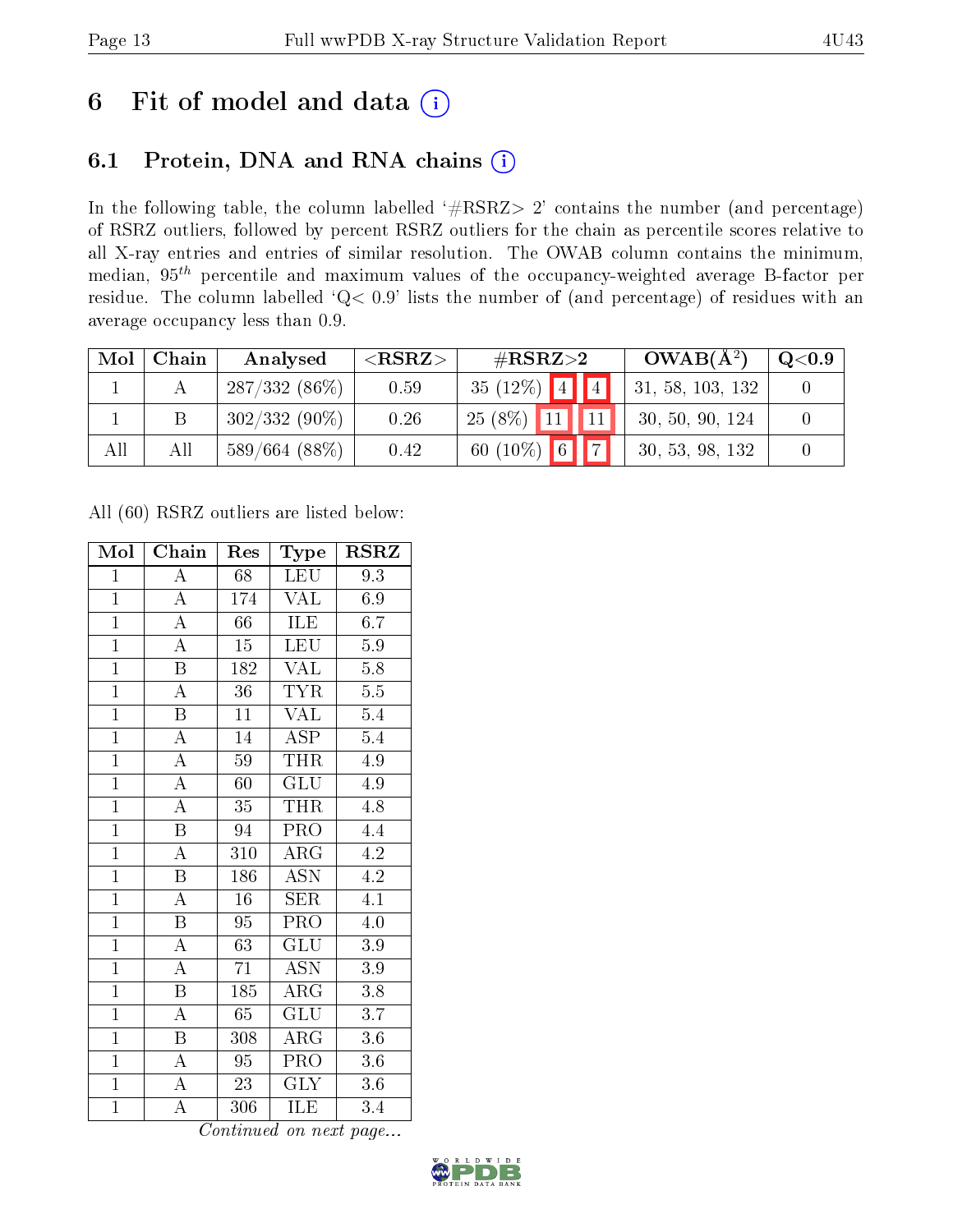| Mol            | Chain<br>Res            |                  | Type                    | $\rm RSRZ$       |
|----------------|-------------------------|------------------|-------------------------|------------------|
| $\mathbf{1}$   | $\overline{A}$          | 64               | GLU                     | $\overline{3.3}$ |
| $\mathbf{1}$   | $\overline{A}$          | 72               | <b>MET</b>              | 3.2              |
| $\mathbf{1}$   | $\overline{\mathrm{B}}$ | 207              | $\overline{\text{ASP}}$ | $\overline{3.2}$ |
| $\overline{1}$ | $\boldsymbol{B}$        | 310              | $\rm{ARG}$              | $\overline{3.2}$ |
| $\overline{1}$ | $\overline{\mathrm{B}}$ | 180              | $\overline{\text{ARG}}$ | $\overline{3.1}$ |
| $\overline{1}$ | $\, {\bf B}$            | 188              | $P\overline{HE}$        | $3.1\,$          |
| $\overline{1}$ | $\boldsymbol{A}$        | 61               | $\overline{\rm ASP}$    | $\overline{3.1}$ |
| $\overline{1}$ | $\overline{\mathbf{B}}$ | 296              | $\overline{\text{ARG}}$ | 3.0              |
| $\overline{1}$ | $\overline{A}$          | 188              | $\overline{\rm PHE}$    | $\overline{2.9}$ |
| $\overline{1}$ | $\overline{A}$          | 293              | $\overline{\text{PRO}}$ | 2.9              |
| $\overline{1}$ | $\overline{B}$          | 97               | $\overline{HIS}$        | $2.8\,$          |
| $\overline{1}$ | $\overline{\mathrm{B}}$ | 159              | <b>VAL</b>              | $2.8\,$          |
| $\overline{1}$ | A                       | 172              | PHE                     | $2.7\,$          |
| $\overline{1}$ | $\overline{\mathrm{B}}$ | 204              | <b>GLU</b>              | $2.6\,$          |
| $\mathbf{1}$   | $\overline{\mathrm{B}}$ | 184              | $\overline{\rm{ARG}}$   | $\overline{2.5}$ |
| $\mathbf{1}$   | $\boldsymbol{A}$        | 67               | $\overline{LYS}$        | $2.5\,$          |
| $\mathbf{1}$   | $\overline{\mathrm{B}}$ | 96               | $\overline{\text{GLY}}$ | $2.5\,$          |
| $\mathbf{1}$   | $\overline{\mathrm{B}}$ | 183              | <b>GLY</b>              | $2.5\,$          |
| $\mathbf{1}$   | $\overline{A}$          | 21               | PRO                     | 2.4              |
| $\overline{1}$ | $\overline{A}$          | 186              | $\overline{\text{ASN}}$ | $\overline{2.4}$ |
| $\mathbf{1}$   | B                       | 181              | <b>THR</b>              | $2.3\,$          |
| $\mathbf{1}$   | $\overline{\mathrm{B}}$ | $\overline{33}$  | <b>ASN</b>              | $\overline{2.3}$ |
| $\overline{1}$ | $\, {\bf B}$            | 205              | <b>ASN</b>              | 2.3              |
| $\overline{1}$ | $\overline{\rm A}$      | $\overline{74}$  | $\overline{\text{LYS}}$ | $\overline{2.3}$ |
| $\overline{1}$ | $\overline{A}$          | 308              | $\overline{\rm{ARG}}$   | $\overline{2.3}$ |
| $\overline{1}$ | $\overline{\rm A}$      | 62               | $\overline{\text{GLU}}$ | 2.3              |
| $\overline{1}$ | $\overline{\mathrm{B}}$ | 133              | ILE                     | $\overline{2.3}$ |
| $\overline{1}$ | A                       | $\sqrt{46}$      | $L\overline{YS}$        | 2.2              |
| $\overline{1}$ | $\overline{\mathrm{B}}$ | $\overline{167}$ | $\overline{\text{VAL}}$ | 2.2              |
| 1              | А                       | 294              | ASN                     | 2.2              |
| $\mathbf{1}$   | A                       | 105              | MET                     | 2.1              |
| $\mathbf{1}$   | $\overline{\mathrm{B}}$ | 130              | ILE                     | 2.1              |
| $\mathbf{1}$   | Β                       | 93               | <b>SER</b>              | 2.1              |
| $\mathbf{1}$   | A                       | 82               | ILE                     | 2.1              |
| $\mathbf{1}$   | А                       | 209              | THR                     | 2.1              |
| $\mathbf{1}$   | A                       | 34               | $\overline{\text{GLY}}$ | 2.0              |

Continued from previous page...

### 6.2 Non-standard residues in protein, DNA, RNA chains (i)

There are no non-standard protein/DNA/RNA residues in this entry.